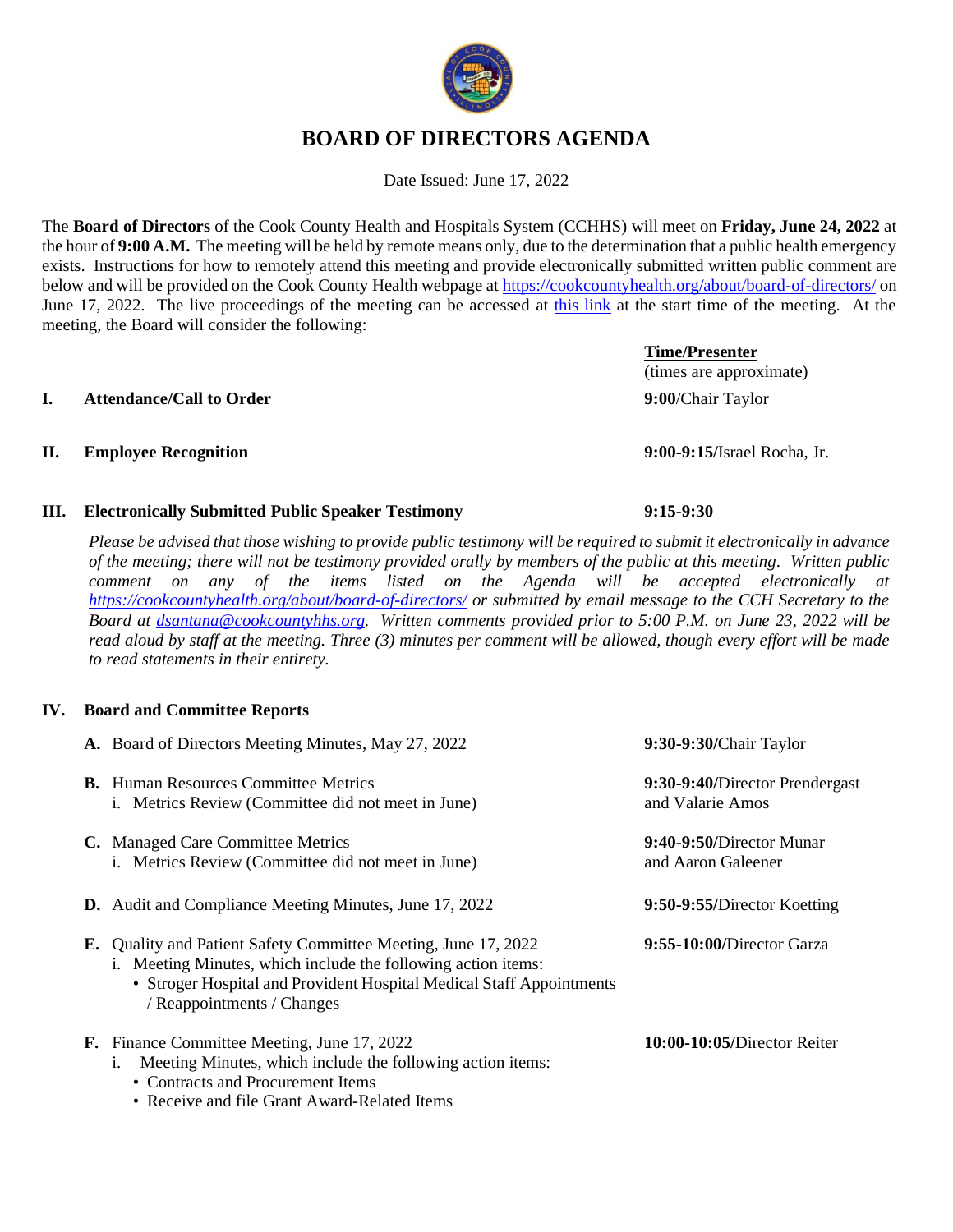**V. Action Items**

| A. | Contracts and Procurement Items                | $10:05-10:05$ /Charles Jones  |  |
|----|------------------------------------------------|-------------------------------|--|
| В. | Any items listed under Sections IV, V and VIII |                               |  |
|    | VI. Report from Chair of the Board             | 10:05-10:10/Chair Taylor      |  |
|    | VII. Report from Chief Executive Officer       | 10:10-10:45/Israel Rocha, Jr. |  |

#### **VIII. Closed Meeting Items 10:45-11:40**

### **A.** Claims and Litigation

- **B.** Discussion of Personnel Matters
- **C.** Update on Labor Negotiations
- **D.** June 17, 2022 Audit and Compliance Committee Meeting Minutes

#### Closed Meeting

Motion to recess the open meeting and convene into a closed meeting, pursuant to the following exceptions to the Open Meetings Act:

**5 ILCS 120/2(c)(1),** regarding "the appointment, employment, compensation, discipline, performance, or dismissal of specific employees of the public body or legal counsel for the public body, including hearing testimony on a complaint lodged against an employee of the public body or against legal counsel for the public body to determine its validity,"

**5 ILCS 120/2(c)(2),** regarding "collective negotiating matters between the public body and its employees or their representatives, or deliberations concerning salary schedules for one or more classes of employees,"

**5 ILCS 120/2(c)(11)**, regarding "litigation, when an action against, affecting or on behalf of the particular body has been filed and is pending before a court or administrative tribunal, or when the public body finds that an action is probable or imminent, in which case the basis for the finding shall be recorded and entered into the minutes of the closed meeting,"

**5 ILCS 120/2(c)(12)**, regarding "the establishment of reserves or settlement of claims as provided in the Local Governmental and Governmental Employees Tort Immunity Act, if otherwise the disposition of a claim or potential claim might be prejudiced, or the review or discussion of claims, loss or risk management information, records, data, advice or communications from or with respect to any insurer of the public body or any intergovernmental risk management association or self insurance pool of which the public body is a member,"

**5 ILCS 120/2(c)(17)**, regarding "the recruitment, credentialing, discipline or formal peer review of physicians or other health care professionals, or for the discussion of matters protected under the federal Patient Safety and Quality Improvement Act of 2005, and the regulations promulgated thereunder, including 42 C.F.R. Part 3 (73 FR 70732), or the federal Health Insurance Portability and Accountability Act of 1996, and the regulations promulgated thereunder, including 45 C.F.R. Parts 160, 162, and 164, by a hospital, or other institution providing medical care, that is operated by the public body," and

**5 ILCS 120/2(c)(29),** regarding "meetings between internal or external auditors and governmental audit committees, finance committees, and their equivalents, when the discussion involves internal control weaknesses, identification of potential fraud risk areas, known or suspected frauds, and fraud interviews conducted in accordance with generally accepted auditing standards of the United States of America."

### **IX. Adjourn**

The next regular meeting of the Board of Directors is scheduled for Friday, July 29, 2022 at 9:00 A.M.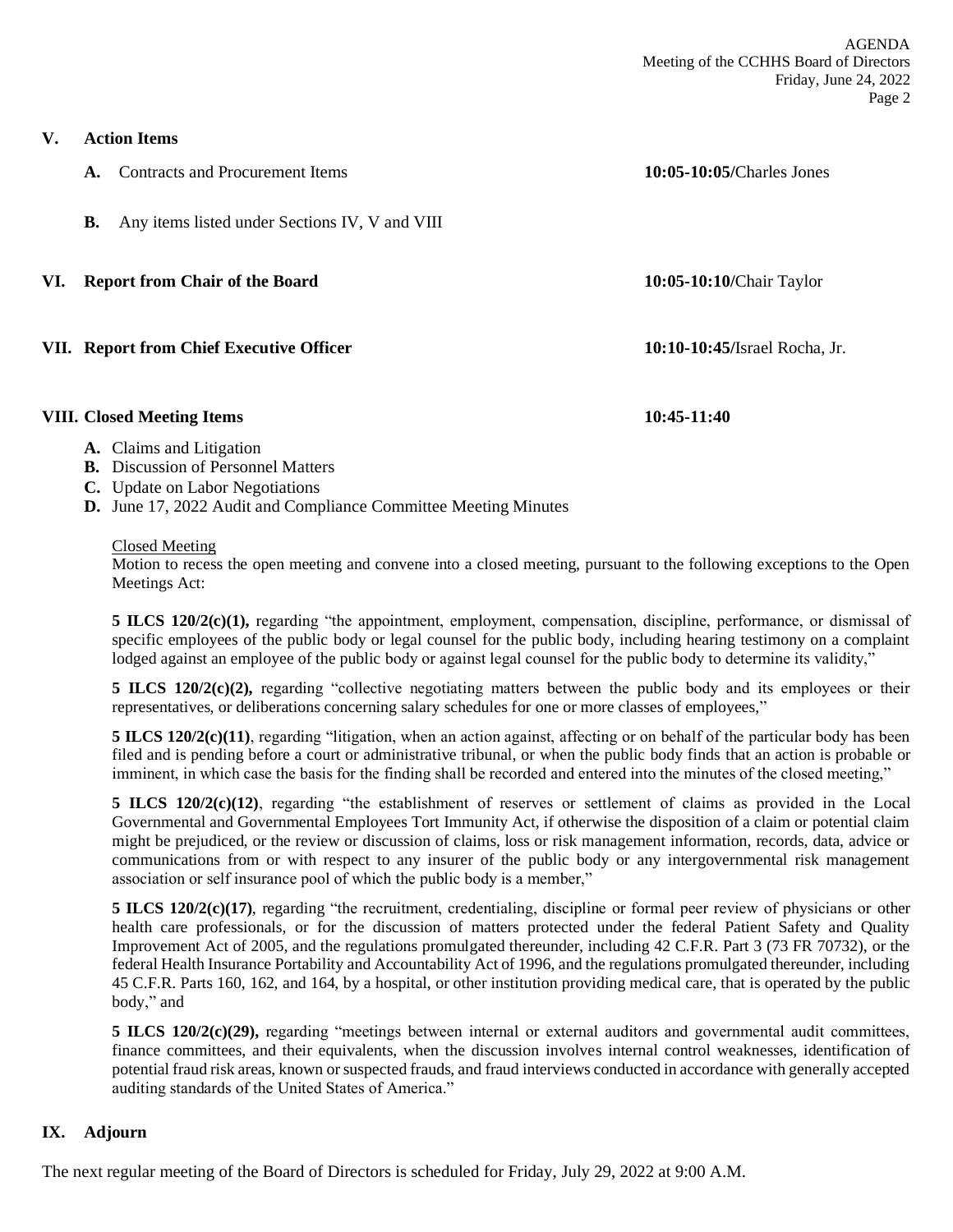# COOK COUNTY HEALTH AND HOSPITALS SYSTEM ITEM IV(A) JUNE 17, 2022 FINANCE COMMITTEE MEETING CONTRACTS AND PROCUREMENT ITEMS

| Contractual requests presented by Interim Chief Administrative Officer, Operations and Development |                                                         |                                                                                                                                                             |                                        |                                                                             |                                                                                   |                       |  |
|----------------------------------------------------------------------------------------------------|---------------------------------------------------------|-------------------------------------------------------------------------------------------------------------------------------------------------------------|----------------------------------------|-----------------------------------------------------------------------------|-----------------------------------------------------------------------------------|-----------------------|--|
| Request<br>#                                                                                       | <b>Vendor/Entity</b>                                    | <b>Service or Product</b>                                                                                                                                   | <b>Fiscal impact not</b><br>to exceed: | <b>Method of</b><br>acquisition                                             | Total # of bidders/ RFP<br>responses / GPO<br>companies available                 | Affiliate /<br>System |  |
|                                                                                                    | <b>Extend and Increase Contract</b>                     |                                                                                                                                                             |                                        |                                                                             |                                                                                   |                       |  |
| $\mathbf{1}$                                                                                       | Hologic, Inc.                                           | Product - cytology and<br>molecular<br>testing<br>instrument                                                                                                | \$3,456,000.00                         | Sole Source                                                                 | n/a                                                                               | <b>SHCC</b>           |  |
| <b>Amend and Extend Contract</b>                                                                   |                                                         |                                                                                                                                                             |                                        |                                                                             |                                                                                   |                       |  |
| $\overline{2}$                                                                                     | Corporate<br>Cleaning Services, Service<br>Inc.         | window<br>cleaning services                                                                                                                                 | No fiscal impact                       | This request -<br>noncompetitive<br>process leveraging<br>existing contract | Original contract -<br>Comparable<br>Government<br>Procurement process<br>in 2018 | SHCC,<br><b>ACHN</b>  |  |
|                                                                                                    | <b>Amend, Extend and Increase Contract</b>              |                                                                                                                                                             |                                        |                                                                             |                                                                                   |                       |  |
| 3                                                                                                  | Cintas<br>Corporation No.<br>2                          | Product and service<br>micro-fiber<br>mops,<br>cleaning supplies, floor<br>mat and carpet runner<br>cleaning and rental                                     | \$2,025,922.00                         | This request -<br>noncompetitive<br>process leveraging<br>existing contract | Original contract -<br>competitive GPO<br>process in 2020/5<br>vendors available  | System                |  |
|                                                                                                    | <b>Execute Contracts</b>                                |                                                                                                                                                             |                                        |                                                                             |                                                                                   |                       |  |
| 4                                                                                                  | CareFusion<br>Solutions LLC                             | Product and Service -<br>software,<br>upgrades,<br>rental of equipment<br>and<br>maintenance<br>Pyxis<br>services<br>for<br>medication dispensing<br>system | \$13,336,008.00                        | <b>GPO</b>                                                                  | 1                                                                                 | System                |  |
| 5                                                                                                  | <b>GE Healthcare</b><br><b>IITTS USA</b><br>Corporation | Service - maintenance,<br>upgrades and repair for<br>the Picture Archiving &<br>Communication<br>System (PACS)                                              | \$4,550,217.00                         | <b>GPO</b>                                                                  | 2                                                                                 | System                |  |

PROVIDED AS PART OF THE JUNE 24, 2022 BOARD OF DIRECTORS AGENDA: Regarding Item IV(F) Minutes of the Finance Committee Meeting of June 17, 2022 - Contracts and Procurement Items considered at the meeting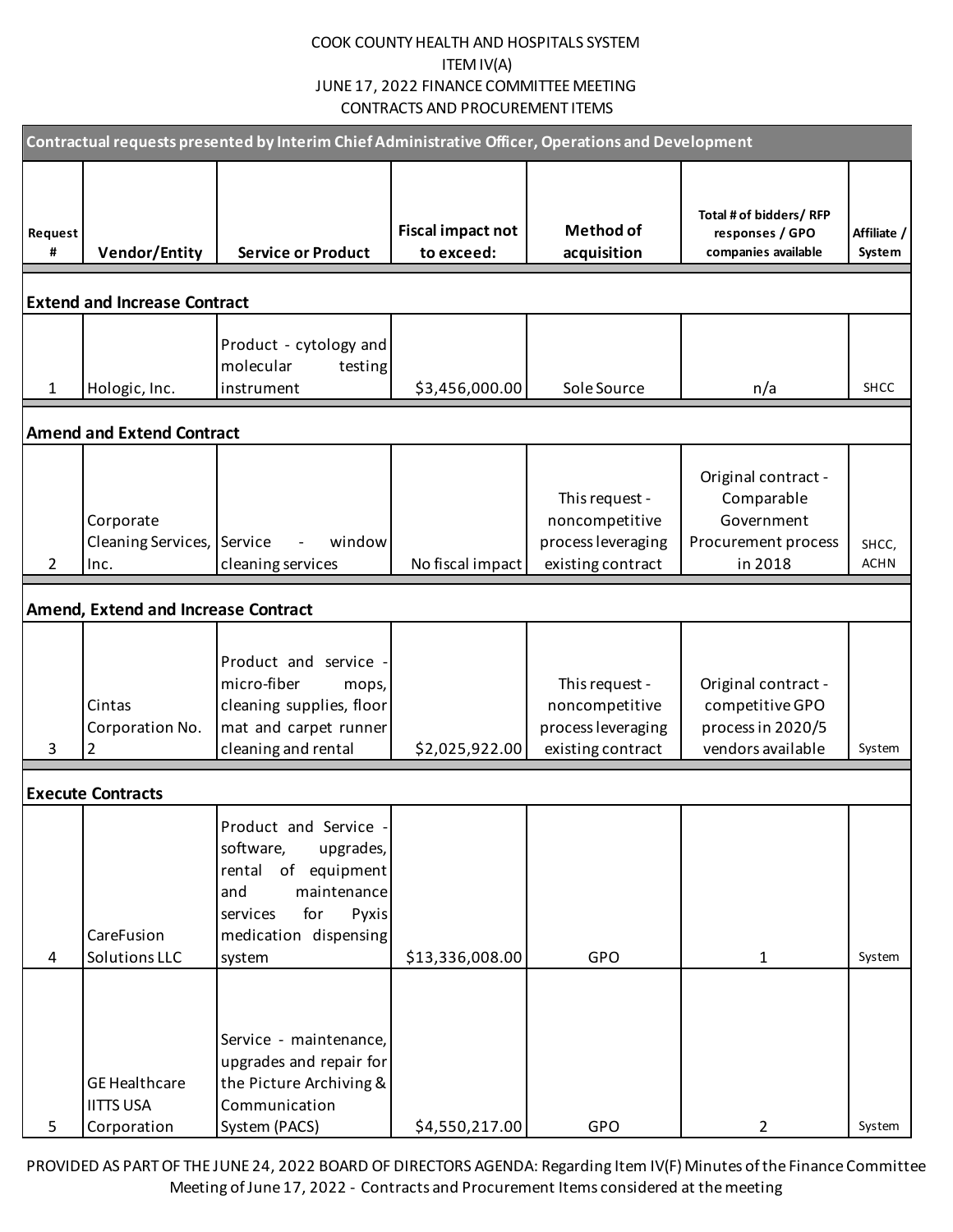# COOK COUNTY HEALTH AND HOSPITALS SYSTEM ITEM IV(A) JUNE 17, 2022 FINANCE COMMITTEE MEETING CONTRACTS AND PROCUREMENT ITEMS

| Contractual requests presented by Interim Chief Administrative Officer, Operations and Development (continued) |                                                            |                                                               |                                        |                                                                             |                                                                          |                              |  |
|----------------------------------------------------------------------------------------------------------------|------------------------------------------------------------|---------------------------------------------------------------|----------------------------------------|-----------------------------------------------------------------------------|--------------------------------------------------------------------------|------------------------------|--|
| Request<br>#                                                                                                   | <b>Vendor/Entity</b>                                       | <b>Service or Product</b>                                     | <b>Fiscal impact not</b><br>to exceed: | <b>Method of</b><br>acquisition                                             | Total # of bidders/ RFP<br>responses / GPO<br>companies available        | Affiliate /<br><b>System</b> |  |
|                                                                                                                | <b>Execute Contracts</b>                                   |                                                               |                                        |                                                                             |                                                                          |                              |  |
| 6                                                                                                              | <b>Cross Country</b>                                       | Service - Rehabilitation<br>Audiology<br>Therapy,<br>staffing | \$2,320,000.00                         | <b>RFP</b>                                                                  | 3                                                                        | System                       |  |
| $\overline{7}$                                                                                                 | Encore<br>Rehabilitation<br>Services                       | Service - Rehabilitation<br>Therapy,<br>Audiology<br>staffing | \$2,320,000.00                         | <b>RFP</b>                                                                  | 3                                                                        | System                       |  |
| 8                                                                                                              | <b>RCM Health Care</b><br>Services                         | Service - Rehabilitation<br>Audiology<br>Therapy,<br>staffing | \$2,320,000.00                         | <b>RFP</b>                                                                  | 3                                                                        | System                       |  |
| 9                                                                                                              | <b>Bayer Healthcare</b>                                    | Product<br>Stellant<br>syringes                               | \$1,263,201.48                         | GPO                                                                         | $\overline{2}$                                                           | System                       |  |
| 10                                                                                                             | NDC Homecare,<br>LLC d/b/a Wolf<br>Medical Supply,<br>Inc. | disposable<br>Product -<br>infusion pumps                     | \$390,000.00                           | Sole Source                                                                 | n/a                                                                      | System                       |  |
|                                                                                                                | All other CCH contractual requests                         |                                                               |                                        |                                                                             |                                                                          |                              |  |
|                                                                                                                | <b>Extend Contract</b>                                     |                                                               |                                        |                                                                             |                                                                          |                              |  |
| 11                                                                                                             | Alivio Medical<br>Center                                   | patient<br>Service<br>facilitators<br>and<br>consulting       | No fiscal impact                       | This request -<br>noncompetitive<br>process leveraging<br>existing contract | Original contract -<br>competitive RFP<br>process in 2018/9<br>responses | SHCC                         |  |
|                                                                                                                | <b>Amend and Increase Contract</b>                         |                                                               |                                        |                                                                             |                                                                          |                              |  |
| 12                                                                                                             | <b>Cross Country</b><br>Healthcare                         | Service<br>various<br>temporary staffing                      | \$149,000.00                           | This request -<br>noncompetitive<br>process leveraging<br>existing contract | Original contract -<br>competitive RFP<br>process in 2017/9<br>responses | System                       |  |

PROVIDED AS PART OF THE JUNE 24, 2022 BOARD OF DIRECTORS AGENDA: Regarding Item IV(F) Minutes of the Finance Committee Meeting of June 17, 2022 - Contracts and Procurement Items considered at the meeting